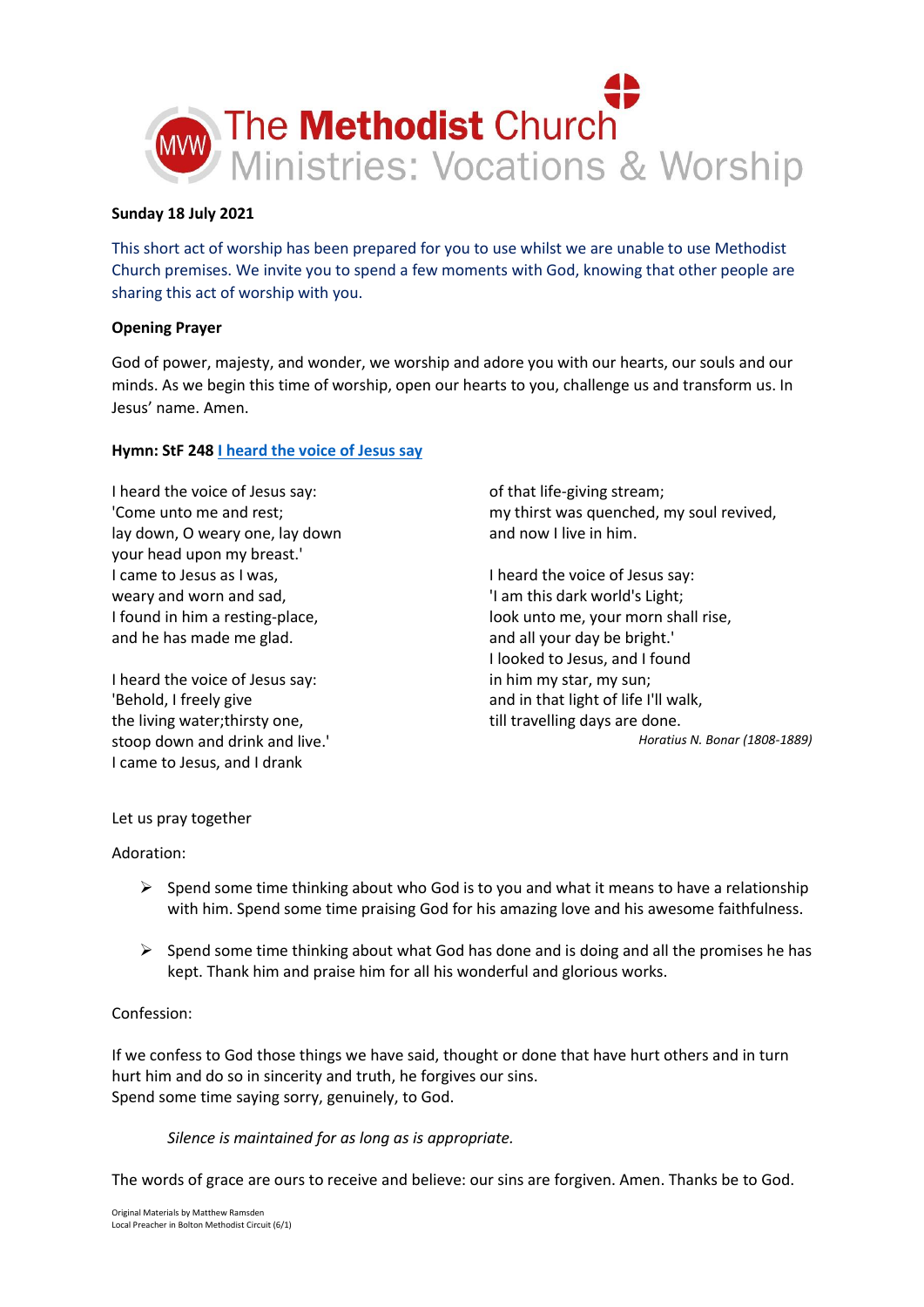Thanksgiving:

- $\triangleright$  Think about your relationship with God. We all go through times where we feel that God is distant, but God is always there and is always faithful. Spend some time thanking him for his faithfulness and his love.
- $\triangleright$  Think about your life at the moment. What are you thankful for? Even if it is hard at the moment, try and think of one thing to thank God for – whether it is the beauty of the weather that we have enjoyed lately (if hot weather is something you enjoy!) or the beauty of the sunrise or sunset, or that one person in your life who has always been faithful.
- $\triangleright$  Spend some time thanking God for everything and anything.

### **Today's Gospel Reading:**

## [Mark 6:30-34, 53-56](https://www.biblegateway.com/passage/?search=Mark+6%3A30-34%2C+53-56&version=NIV)

## **Time to Reflect**

There is a sense of accountability with the disciples to Jesus and to each other. Perhaps, accountability isn't the best word, though? Maybe 'fellowship' might be a better word. In what ways have we encouraged each other during the pandemic and in what ways are we going to encourage others as we move out of it?

- 1. Jesus told the disciples to rest. Rest, as we know, is important and taking a break away from all things church and all things 'life' is as important too. How can we improve our resting? Sometimes, some of us, feel guilty if we have a long rest!
- 2. What does it mean to you that Jesus is a shepherd? What other biblical references can you think of that use the image of God or Jesus as a shepherd?

Take a time to sit quietly

### **A time of prayer**

We come to the part of our worship now as we pray for others and ourselves. As we do so, I invite you to think about each specific focus in turn and end with "The Lord hears our prayer". "Thanks be to God".

### We pray for God's world.

As we pray for God's world, we are mindful that we have not been wise, loving stewards of it. We have been greedy and selfish, rather than focusing on the beauty and wonder, and encouraging flourishing.

We pray for world rulers, that they would rule with truth and justice, mercy and grace and that they would remember that all authority in heaven and on earth belongs to Jesus Christ.

Take a moment in silent prayer to pray for God's world and world rulers. *"The Lord hears our prayer". "Thanks be to God".*

We pray for God's church.